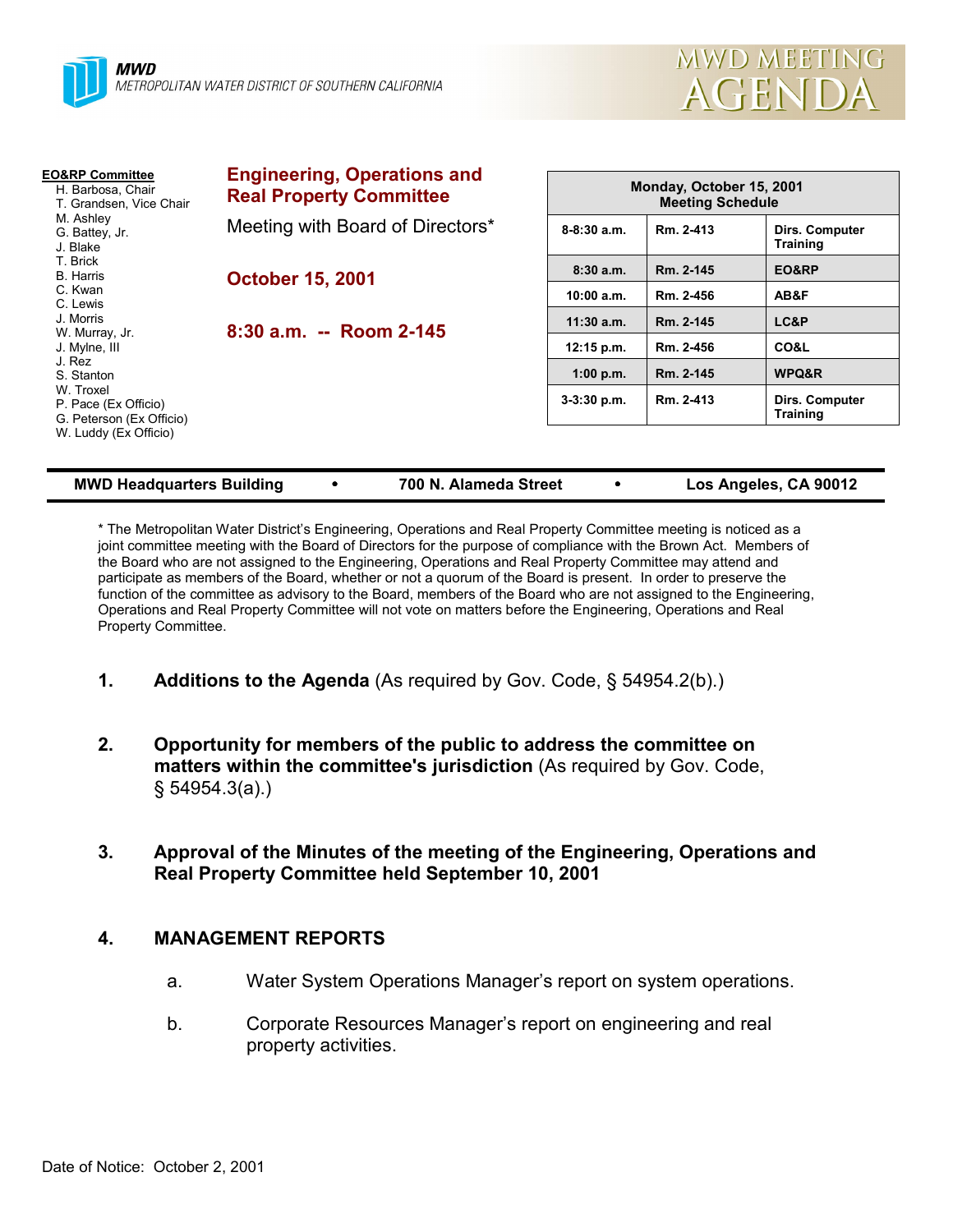#### **5. CONSENT CALENDAR ITEMS - ACTION**

- **8-1** Authorize \$4.135 million to fund seven Capital Investment Plan projects for the Distribution System Rehabilitation Program (Appn. 15377). (EO&RP)
- **8-2** Authorize \$3.3 million for design and construction of four Capital Investment Plan projects from the Allen-McColloch Pipeline Repair Program (Appn. 15352). (EO&RP)

# **6. OTHER BOARD ITEMS - ACTION**

**9-4** Authorize entering into professional service agreement(s) for the design, project management support, construction inspection, and environmental services for the Coachella Canal Lining Project in the counties of Riverside and Imperial. (EO&RP)

# **7. BOARD INFORMATION ITEMS**

**10-1** Status report for the Inland Feeder Project for the month ending August 2001. (EO&RP) **[Any discussion of potential litigation to be heard in closed session. Conference** with legal counsel – significant exposure to litigation (two matters); to be heard in **closed session pursuant to Gov. Code ß 54956.9(b)]**

## **8. COMMITTEE ITEMS**

- a. Oral report on the Capital Investment Plan program.
- b. Oral report on Diamond Valley Lake recreation.
- c. Oral report on Arrow Highway property.

## **9. FOLLOW-UP ITEMS**

None

# **10. FUTURE AGENDA ITEMS**

## **11. ADJOURNMENT**